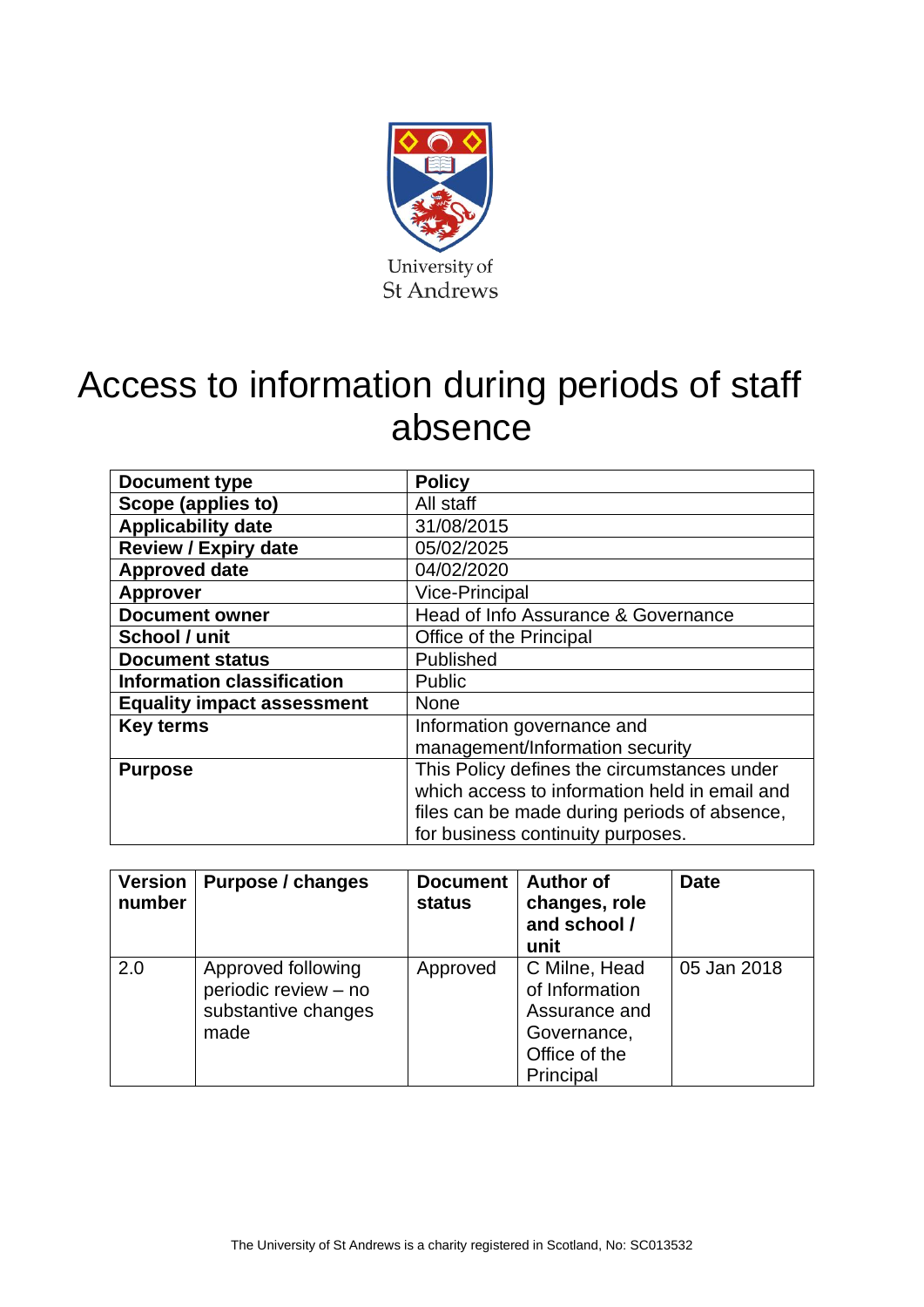# **1. Introduction**

From time to time circumstances will arise when it becomes necessary for the University to access information held in e-mail and files (electronic and paper) when a member of staff is not present at work e.g. unplanned absence due to illness, on research leave. There is a balance to be struck when accessing information in those circumstances. The University allows staff to make reasonable use of ICT facilities for personal use. That privacy has to be protected. However, in order to continue to function it may be necessary for steps to be taken to access materials when staff are not present, to help ensure that the operation of the University is not affected.

This protocol defines the circumstances under which access to information held in email and files can be made during periods of absence, either planned (e.g. annual leave, research leave) or unplanned (e.g. illness), and the steps to be taken when a member of staff returns to work where information has been accessed in their absence.

#### **2. Objectives and scope**

The objectives of this protocol are to:

- Raise awareness amongst staff that information held in e-mails and files may be accessed by authorised persons for business continuity reasons;
- Set out the controls that are to be followed before information can be accessed during the absence of a member of staff; and
- Alert staff to the steps that should be taken to minimise the likelihood that the University may seek to access information from e-mail and files during periods of absence.

#### **2.1.Intended audience**

This protocol applies to all members of staff and the University Court.

#### **2.2.Where the protocol applies**

This protocol applies to all e-mail and file systems where the University is:

- Recognised as the owner of the information and/or data held within e-mail and files etc.;
- Entitles to use information provided to it by a third party; and
- Responsible for personal and/or sensitive personal data as the data controller.

# **2.3.Where the protocol does not apply**

This protocol does not apply to information held within shared mailboxes or group file shares, which have their own access arrangements, or to private information created or received for nonwork purposes e.g. holiday photographs.

# **2.4.Principles**

- Access to information in the absence of a member of staff must always be authorised by an appropriate University officer, within the conditions set out in this protocol.
- Access must always be necessary to support legitimate business continuity activities i.e. if the information in question were not available to the University and a function or obligation could not then be delivered or met, then access will be legitimate.
- Every effort will be made to first contact the member of staff, to understand if information can be secured without a search.
- Only the minimum amount of information necessary to provide business continuity should be accessed.
- Records must be created and maintained of the authorisation and any information that is subsequently accessed.
- The actions taken in the absence of a member of staff to access information will be explained to them on their return.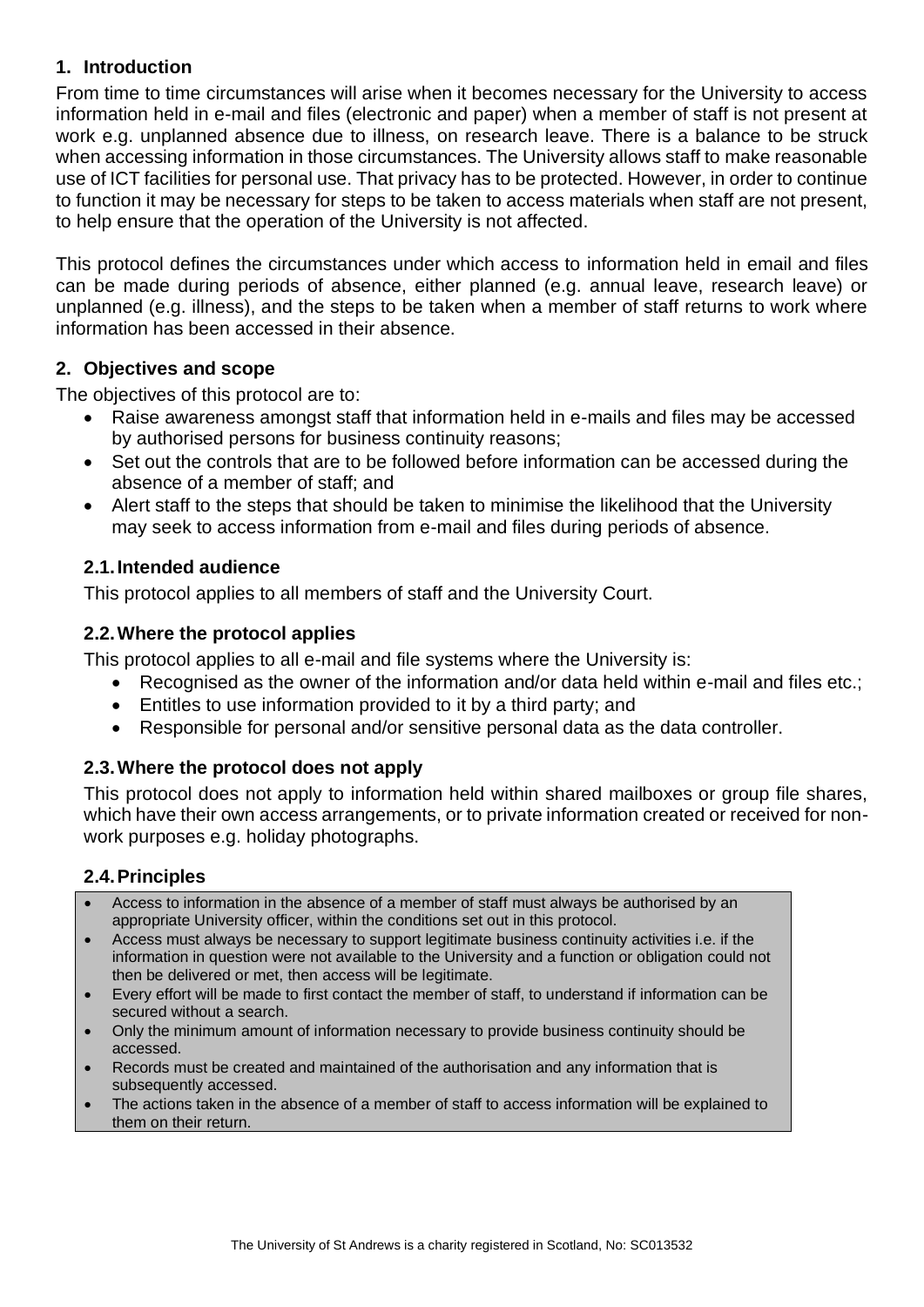# **2.5.Legislative and regulatory framework**

The University is responsible for protecting information and data that identify and relate to living persons, as per the provisions of European and UK data protection legislation and human rights legislation (right to a private life). This protocol is designed to ensure that any impact on a person's personal life is minimised, while enabling the University to conduct its operations fairly and lawfully.

# **2.6.Relationship with existing University Policy and Regulation**

This protocol provides overall direction and support for balancing protection of privacy while allowing for continuation of activities. There are a number of other University policies, regulations and procedures which also provide (often specific) direction on managing the *confidentiality, integrity* and *availability* of University information and systems, notably the Information Security Policy and the Codes on the use and protection of personal and sensitive personal data. Relevant University policy and currently includes:

- The University Information Security Policy;
- Regulations governing the use of University information and communications technology (ICT) facilities;
- Student and staff Codes on the collection and use of personal and sensitive personal data (revised annually); and
- The Human Rights Act 1998.

# **3. Procedure**

# **3.1.Request for authorisation to access**

The Head of School/Service or in their absence a deputy should e-mail the University's data protection function [dataprot@st-andrews.ac.uk](mailto:dataprot@st-andrews.ac.uk) detailing:

- The details of the member of staff who is absent their name and the expected date when they will be available for work;
- Details of the information to be accessed and where it is believed that this is held e.g. email;
- The reason(s) why access is required this should note the projected impact on the University if the information in question is not made available; and
- The date by which a decision on authorisation must be made.

# **3.2.Authorisation**

The criteria for authorisation will normally be drawn from one of the legal basis for the processing of personal data, as set out in Article 6 of the General Data Protection Regulation, or the equivalent legal basis for processing personal data in UK data protection legislation.

In cases where it is assessed that authorisation is not appropriate, the request will be referred to the Vice-Principal, Governance, who will make the final decision on authorisation.

The outcome of the authorisation process will be confirmed by either the Head of School or Service, or the Head of Information Assurance and Governance with the requestor (see Section 3.1 above). The authorisation will state what information is to be searched for and retrieved.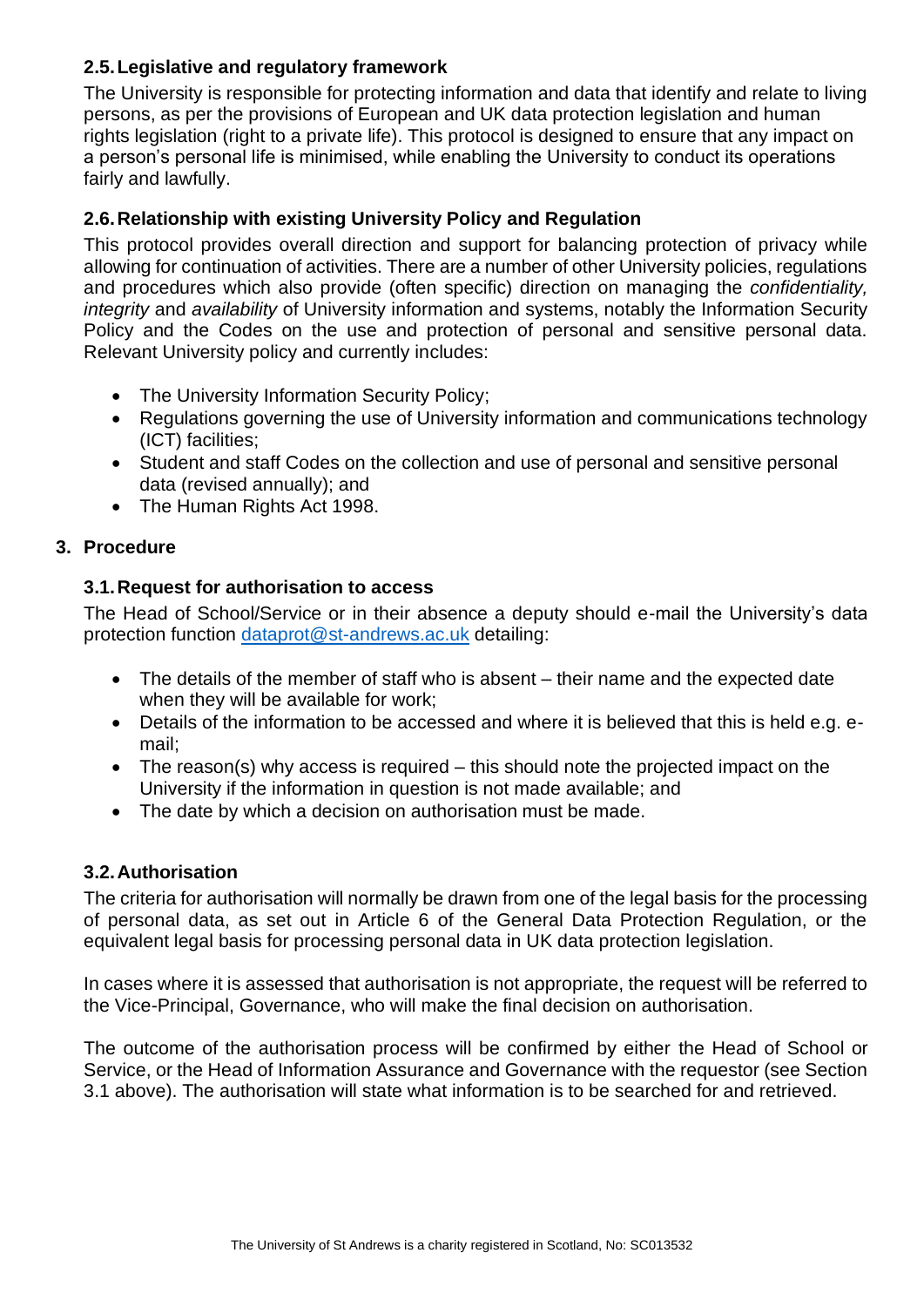## **3.3.Retrieval of information**

#### 3.3.1. Electronic information held centrally

This information will normally be retrieved by IT Services staff. The information to be searched for and retrieved will be strictly limited to that set out in the approval.

Folders or e-mail messages marked PRIVATE should not be opened.

#### 3.3.2. Marking items as private

Staff should mark their personal correspondence and information which is received or created outwith their duties of employment etc. as PRIVATE. The terms CONFIDENTIAL and STRICTLY CONFIDENTIAL should not be used for identifying personal information such as a folder of family photographs, as those terms are used to classify, identify and protect University information.

#### 3.3.3. Information held in the School/Service

This information should be retrieved by 2 members of staff from the School/Service.

#### **3.4.Return of information**

Information of relevance, falling within the scope of the authorisation that is sourced from central e-mail and/or file systems will be made available to the requestor. If there are any questions over the relevancy of any information retrieved, then the Information Assurance and Governance function will be advised, and a decision will made by them on what information if any will be returned.

A briefing note summarising the steps taken to search for and retrieve the information will also be returned – even in the event of a null return i.e. when the requested information is not found.

#### **3.5.Steps to be taken on the return of the member of staff in question**

- The line manager or the Head of School, or Service will brief the member of staff on the steps taken during their absence to locate and retrieve the information in question;
- An explanation of the approval process will also be given;
- The work that took place with the information in question should also be described; and
- A discussion should take place to determine what steps if any should be taken to improve access to business-critical information with the view to minimising the requirement to apply this protocol at a future date.

# **4. Proactive steps to minimise the likelihood that information may need to be accessed during periods of absence**

The following steps are indicative of the actions that should normally be taken to ensure that information remains available to the University:

- Storage of information within file shares that are only accessible to one person (the network account holder) should be minimised – information should normally be stored within shared files, where only those authorised to access the information can do so;
- Where relevant e-mail messages and any accompanying attachments should be transferred into a relevant shared file area;
- Prior to planned periods out of the office e.g. annual leave, attendance at conferences information that others are likely to require access to should be identified and appropriate arrangements for access made; and
- *Only* where it is judged reasonable to do so, attempts may be made to contact the member of staff concerned to ascertain if the information in question can be made available remotely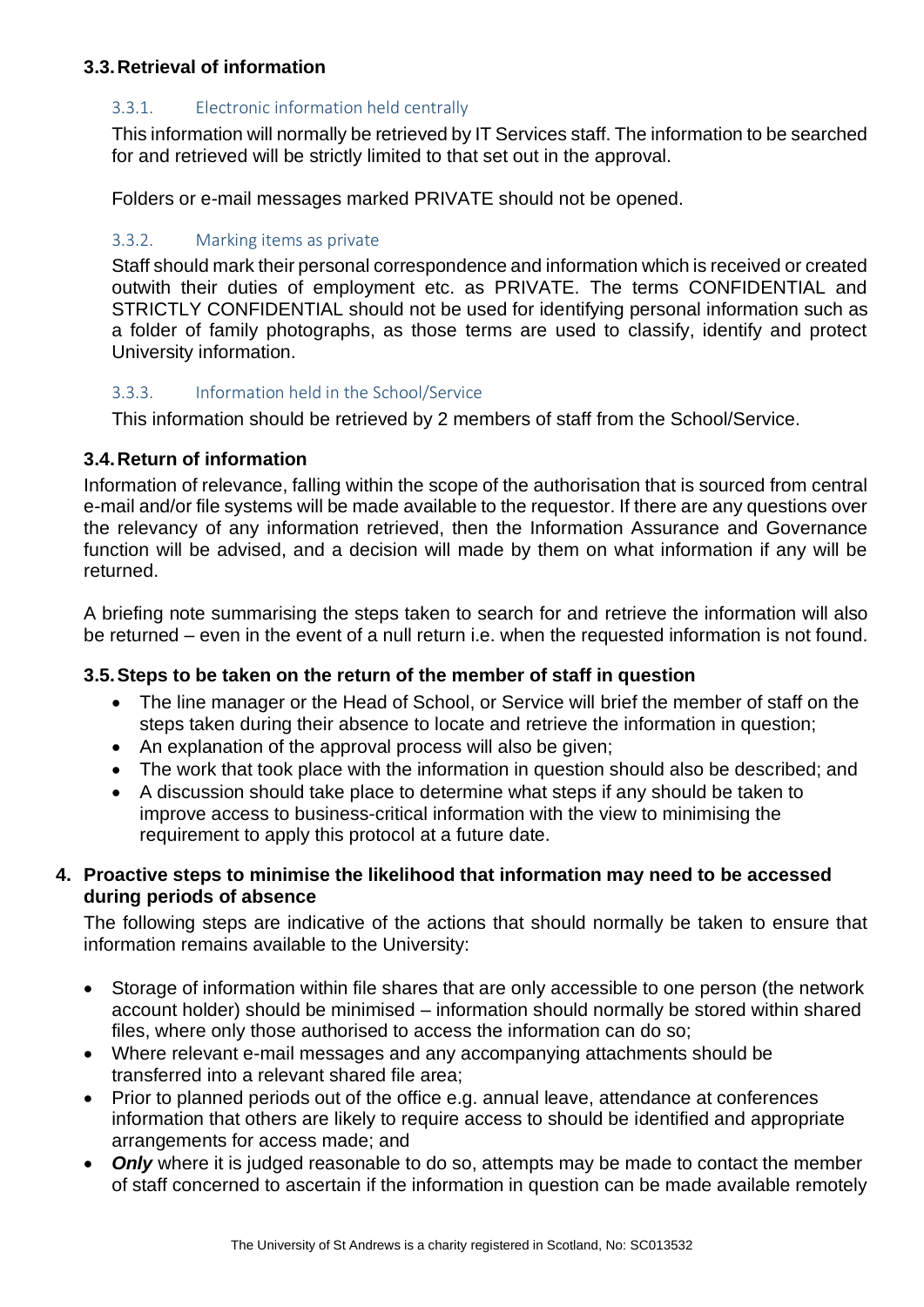e.g. via email or a file(s) etc. transferred to an accessible shared file area. In those circumstances the password assigned to the member of staff who is away from the University must not be shared or made known to any other person.

# **5. Responsibilities**

All members of staff granted access to University information and systems have a responsibility to respond positively to this protocol. Specific responsibilities include:

# **5.1.Vice-Principal (Governance)**

• Adjudication, on steps to be taken to secure compliance with the protocol.

# **5.2.Head of Information Assurance and Governance**

- Promoting the protocol and its implementation across the University;
- Providing training and awareness; and
- Working with Schools and Services to assess levels of compliance and to provide support to address any gaps.

# **5.3.Heads of School and Services**

- Ensuring that this protocol is followed as appropriate; and
- Working with staff to minimise the need to implement this protocol (see section 4 above).

# *6.* Methodology

The development of this protocol was partly informed by external benchmarking, drawing upon similar protocols, procedures or policies in use at other universities.

# **7. Review**

This protocol will be reviewed at regular intervals. The review period will be approved by the Vice-Principal, Governance and recorded on the accompanying coversheet. Any significant change to University Policy or procedures primarily concerned with information *confidentiality, integrity and availability* may trigger an earlier review.

# **8. Protocol breaches**

It will be a serious breach of this protocol where an attempt to access information, or where information is accessed without authorisation (as described herein).

In the first instance any suspicion of a breach of this Policy should be reported to the Service Desk (IT), or the Head of Information Assurance and Governance.

It will also be a breach of this protocol if information over which the University has a legitimate right of access (see section 2.2 above) is classified as private, to deliberately place such items out of reach.

Where it is found that this Protocol has been breached, the Vice-Principal (Governance) or their nominee will assess if further actions under University policy or regulation are required.

# **9. Availability**

This protocol will be published on the University Website. The protocol can be made available in different formats, please direct any requests to the Head of Information Assurance and Governance.

# **10.Contacts/further information**

Enquiries regarding these Regulations can in the first instance be directed to the University Head of Information Assurance and Governance.